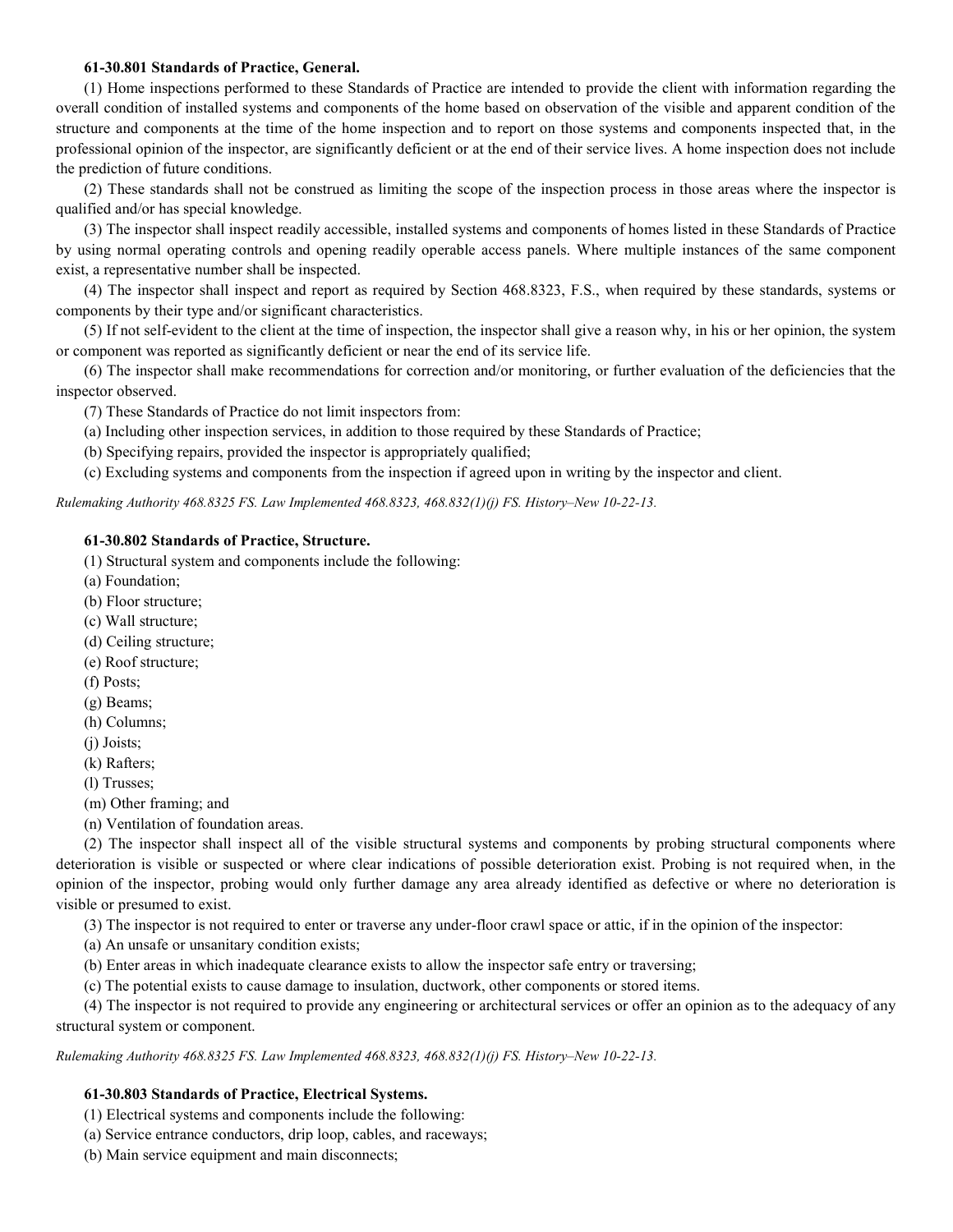- (c) Service grounding;
- (d) Interior components of main service panels and sub panels;

(e) Conductors;

- (f) Over current protection devices;
- (g) Readily accessible installed lighting fixtures, switches, and receptacles;
- (h) Ground fault circuit interrupters;
- (i) Amperage and voltage rating of electrical service;
- (j) Main disconnect(s);
- (k) Methods or types of wiring;
- (l) Smoke detectors;
- (m) Carbon monoxide detectors;
- (n) Arc fault circuit interrupters.
- (2) The inspector shall inspect all of the visible and readily accessible electrical systems and components.
- (3) The inspector is not required to inspect:
- (a) Remote control devices;
- (b) Security alarm systems and components;
- (c) Low voltage wiring, systems and components, ancillary wiring and systems and components not a part of the primary electrical power distribution system;
	- (d) Generators, photovoltaic solar collectors or battery or electrical storage devices and associated equipment.
	- (4) The inspector is not required to:
	- (a) Measure amperage, voltage or impedance;
	- (b) Perform a load calculation;
	- (c) Insert any tool, probe, or device into any electrical component;
	- (d) Determine the accuracy of circuit labeling.

Rulemaking Authority 468.8325 FS. Law Implemented 468.8323, 468.832(1)(j) FS. History-New 10-22-13.

### 61-30.804 Standards of Practice, HVAC Systems.

(1) HVAC systems and components include heating and air conditioning systems and components and HVAC distribution systems and components.

- (2) Heating and air conditioning systems and components.
- (a) The heating and air conditioning (HVAC) systems and components include the following:
- 1. Installed heating equipment;
- 2. Fuel storage and fuel distribution systems;
- 3. Vent systems, flues, and chimneys;
- 4. Ductwork and air distribution components;
- 5. Mechanical ventilation systems;
- 6. Heating system energy source(s);
- 7. Heating system capacity in BTUs or kilowatts.
- (b) The inspector shall inspect all readily accessible heating and air conditioning systems and components.
- (c) The inspector is not required to inspect:
- 1. Interiors of flues or chimneys which are not readily accessible;
- 2. Heat exchangers;
- 3. Humidifiers or dehumidifiers;
- 4. Electronic air filters, sanitizers, or UV lights;
- 5. Solar space heating systems;
- 6. Internal components such as coils and pans.
- (3) HVAC distribution systems and components.
- (a) The heating and air conditioning (HVAC) distribution systems and components include the following:
- 1. Energy source;
- 2. Cooling method by its distinguishing characteristics;
- 3. The presence of condensate over flow warning/shutoff devices.
- (b) The inspector shall inspect readily accessible HVAC distribution systems.
- (c) With regards to HVAC distribution systems, the inspector is not required to inspect:
- 1. Electronic air filters, sanitizers, or UV lights;
- 2. Humidistats;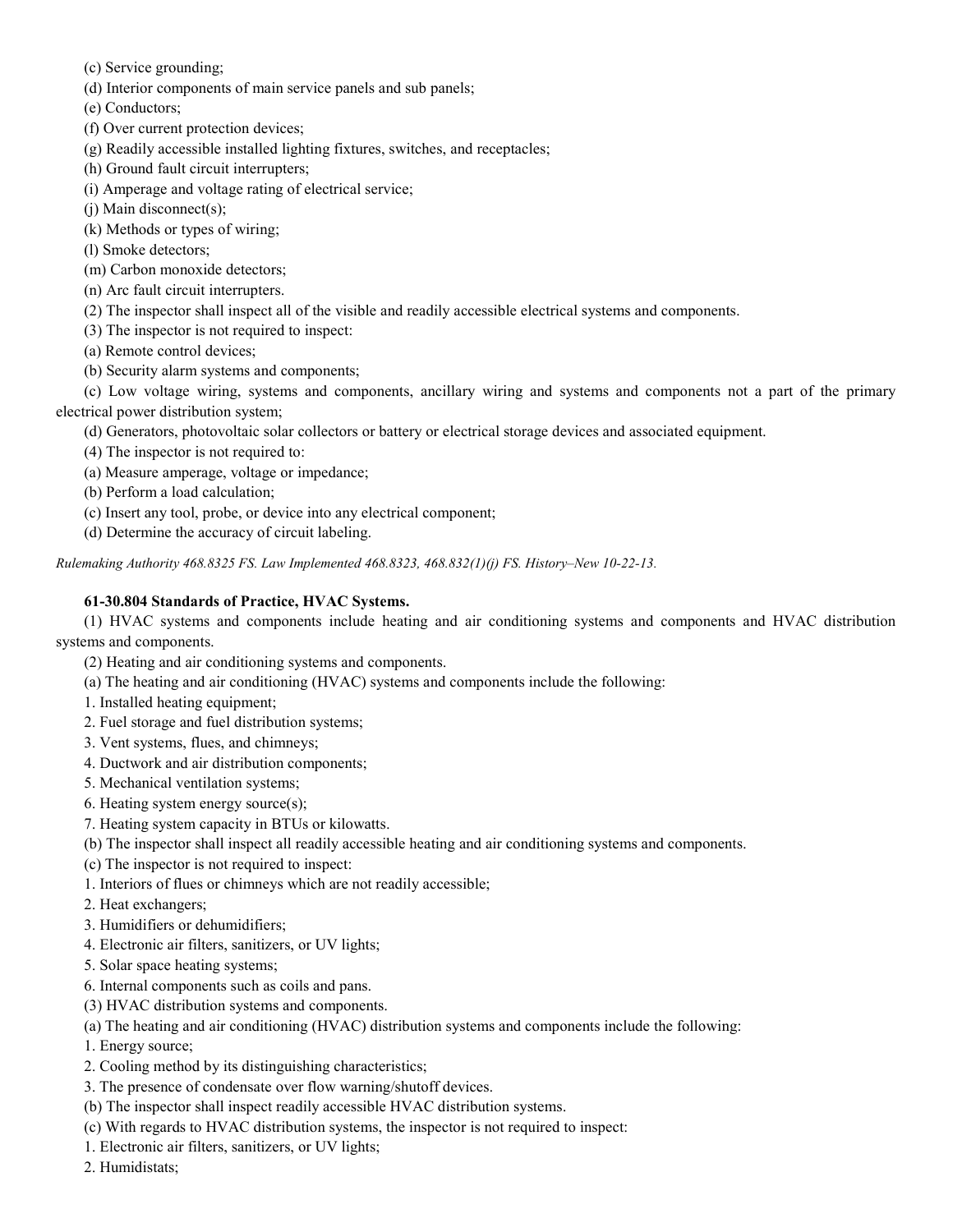- 3. Automatic HVAC zoned systems, dampers, controls, that are not readily accessible;
- 4. Removable window air conditioning systems.
- (3) The inspector is not required to:
- (a) Determine heat supply adequacy or distribution balance;
- (b) Operate heat pump systems when ambient temperatures pose the potential for damage to the air conditioning system;
- (c) Determine cooling supply adequacy, distribution balance or indoor air quality;
- (d) Operate the air conditioning system when ambient temperatures pose the potential for damage to the air conditioning system.

Rulemaking Authority 468.8325 FS. Law Implemented 468.8323, 468.832(1)(j) FS. History-New 10-22-13.

# 61-30.805 Standards of Practice, Roof Covering.

- (1) Roof covering systems and components include the following:
- (a) Roofing materials;
- (b) Flashings;
- (c) Skylights, chimneys, and roof penetrations;
- (d) Roof drainage systems;
- (e) Ventilation of attics; and
- (f) Insulation of attics.
- (2) The inspector shall inspect all of the visible and readily accessible roof covering systems and components.
- (3) The inspector is not required to inspect:
- (a) Components or systems that are not readily accessible;
- (b) Antenna or other installed accessories;
- (c) Interiors of flues or chimneys which are not readily accessible.
- (4) The inspector is not required to walk on the roof surface when, in the opinion of the inspector, the following conditions exist:
- (a) Roof slope is excessive to safely walk on;
- (b) There is no safe access to the roof;
- (c) Climatic conditions render the roof unsafe to walk on;
- (d) Condition of the roofing material or roof decking renders the roof unsafe to walk on;
- (e) Walking on the roof may cause damage to the roof covering materials; and
- (f) Walking will place any liability or danger to the homeowner or other representatives involved in the home inspection process.
- (5) The inspector is not required to disturb insulation.

Rulemaking Authority 468.8325 FS. Law Implemented 468.8323, 468.832(1)(j) FS. History-New 10-22-13.

# 61-30.806 Standards of Practice, Plumbing System.

- (1) Plumbing systems and components include the following:
- (a) Interior water supply piping and distribution systems including all fixtures, faucets, and components;
- (b) Drain, waste and vent systems, including all plumbing fixtures;
- (c) Plumbing related vent systems, flues, and chimneys;
- (d) Drainage sumps, sump pumps, and related piping;
- (e) Materials used for water supply, drain, waste, and vent piping;
- (f) Water heating equipment including the energy source;
- (g) Main water and main fuel shut-off valves.
- (2) The inspector shall inspect all of the visible and readily accessible plumbing systems and components.
- (3) The inspector is not required to inspect:
- (a) Wells or water storage related equipment;
- (b) Water conditioning systems;
- (c) Solar water heating systems;
- (d) Fire sprinkler systems;
- (e) Private waste disposal systems;
- (f) Irrigation system(s).
- (4) The inspector is not required to:
- (a) Test shower pans, tub and shower surround for leakage;
- (b) Operate safety valves or shut-off valves;
- (c) Determine whether water supply and waste disposal systems are public or private;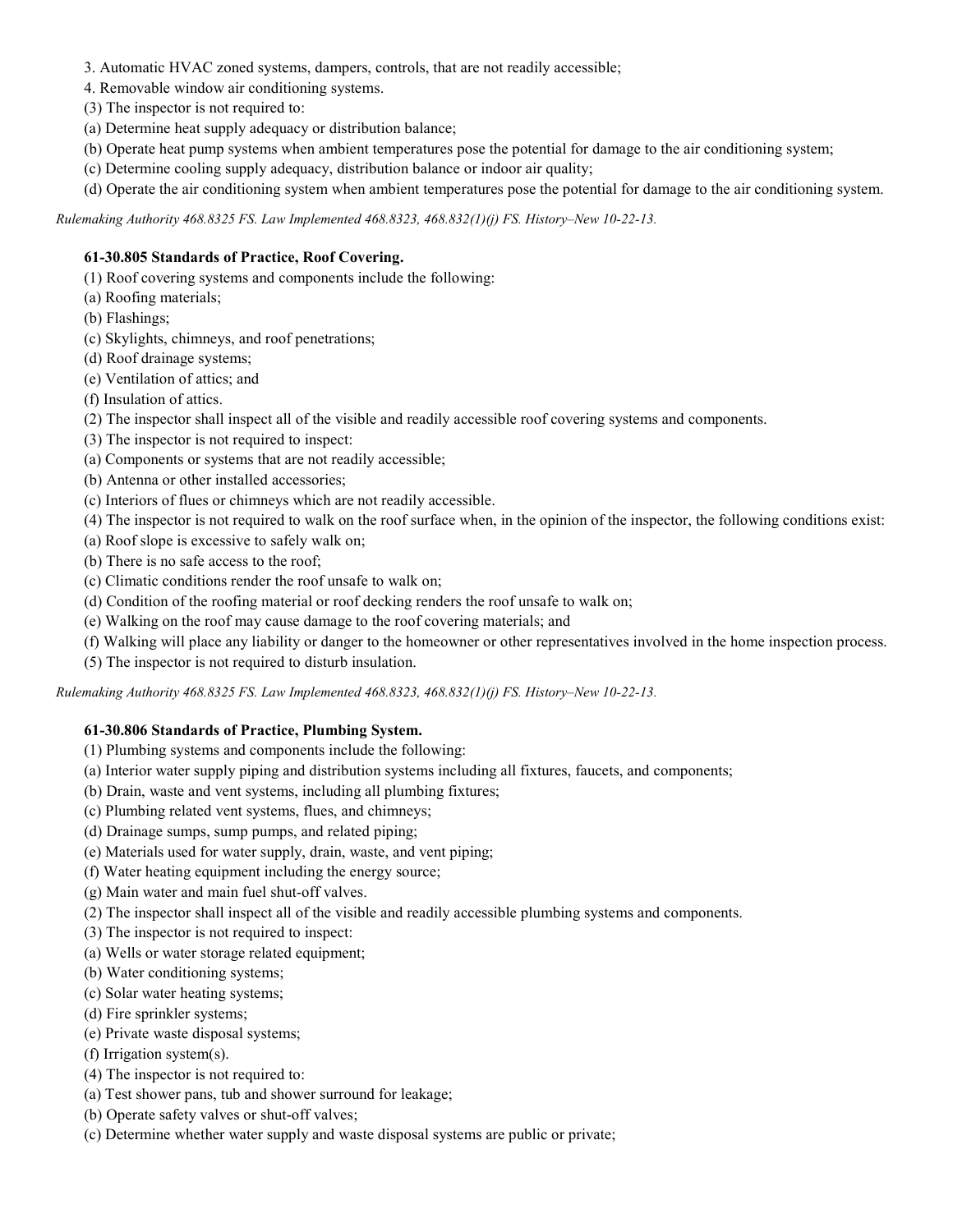(d) Determine the quantity or quality of the water supply, or if the function flow at the time of the inspection or thereafter will meet the client's needs.

Rulemaking Authority 468.8325 FS. Law Implemented 468.8323, 468.832(1)(j) FS. History-New 10-22-13.

### 61-30.807 Standards of Practice, Interior Components.

- (1) The interior components that shall be inspected include the following:
- (a) Interior walls, ceilings, and floors;
- (b) Steps, stairways, and railings;
- (c) Countertops and representative number of installed cabinets;
- (d) Garage doors;
- (e) Interior and exterior doors and windows and their operating locks and latches or other opening mechanisms;
- (f) Insulation and vapor retarders in unfinished spaces;
- (g) Fireplaces and solid fuel burning appliances;
- (h) Vent systems, flues, and chimneys;
- (i) Household appliances.

(2) The inspector shall inspect all of the visible and readily accessible interior components that have not been excluded in the scope of services disclosure. When inspecting doors and windows, the inspector may inspect a representative number of doors and windows. The inspector shall inspect household appliances to determine whether the appliances are significantly deficient using normal operating controls. Inspectors will not operate systems or appliances if they have been excluded in the scope of services disclosure or if there is a risk to the property being inspected. Inspectors will first review the system to be operated and use professional judgment as to whether it is safe to operate using normal operating controls and report accordingly.

(3) The inspector is not required to inspect:

- (a) Paint, wallpaper, window treatments, and other specialty finish treatments;
- (b) Carpeting;
- (c) Window treatments;
- (d) Central vacuum systems;
- (e) Recreational facilities;
- (f) Fire screens and doors, if not permanently attached;
- (g) Seals and gaskets on fireplaces;
- (h) Automatic fuel feed devices;
- (i) Mantles and fireplace surrounds;
- (j) Combustion make-up air devices;
- (k) Heat distribution assists whether gravity controlled or fan assisted in fireplaces.
- (4) The inspector is not required to:

(a) Open or operate any windows or doors and access covers that are permanently or temporarily secured by mechanical means, are painted shut, or are blocked by stored items or furniture;

- (b) Ignite or extinguish fires;
- (c) Light gas fireplaces or heaters, or other unlit pilot light devices;
- (d) Determine draft characteristics for fireplaces and chimneys;
- (e) Move fireplace inserts or stoves or firebox contents;

(f) Disturb insulation;

(g) Activate any system or appliance that is shut down, disconnected, or otherwise rendered inoperable;

- (h) Operate or evaluate any system, component or appliance that does not respond to normal user controls;
- (i) Operate any gas appliance that requires the manual lighting of a pilot light or burner device;

(j) Operate any system, appliance or feature that requires the use of special codes, keys, combinations, or devices or where user manual reference is required;

(k) Operate any system, component, or appliance where in the opinion of the inspector, damage may occur;

(l) Determine thermostat(s) calibration, adequacy of heating elements, operate or evaluate self cleaning cycles, door seals, indicator lights, timers, clocks or timed features, defrost cycles or frost free features, or other specialist features as it applies to the appliance device;

(m) Determine leakage from microwaves ovens;

(n) Determine the presence or operation of back draft damper devices in exhaust devices;

(o) Move any appliance;

(p) Confirm operation of every control or feature of a system or appliance.